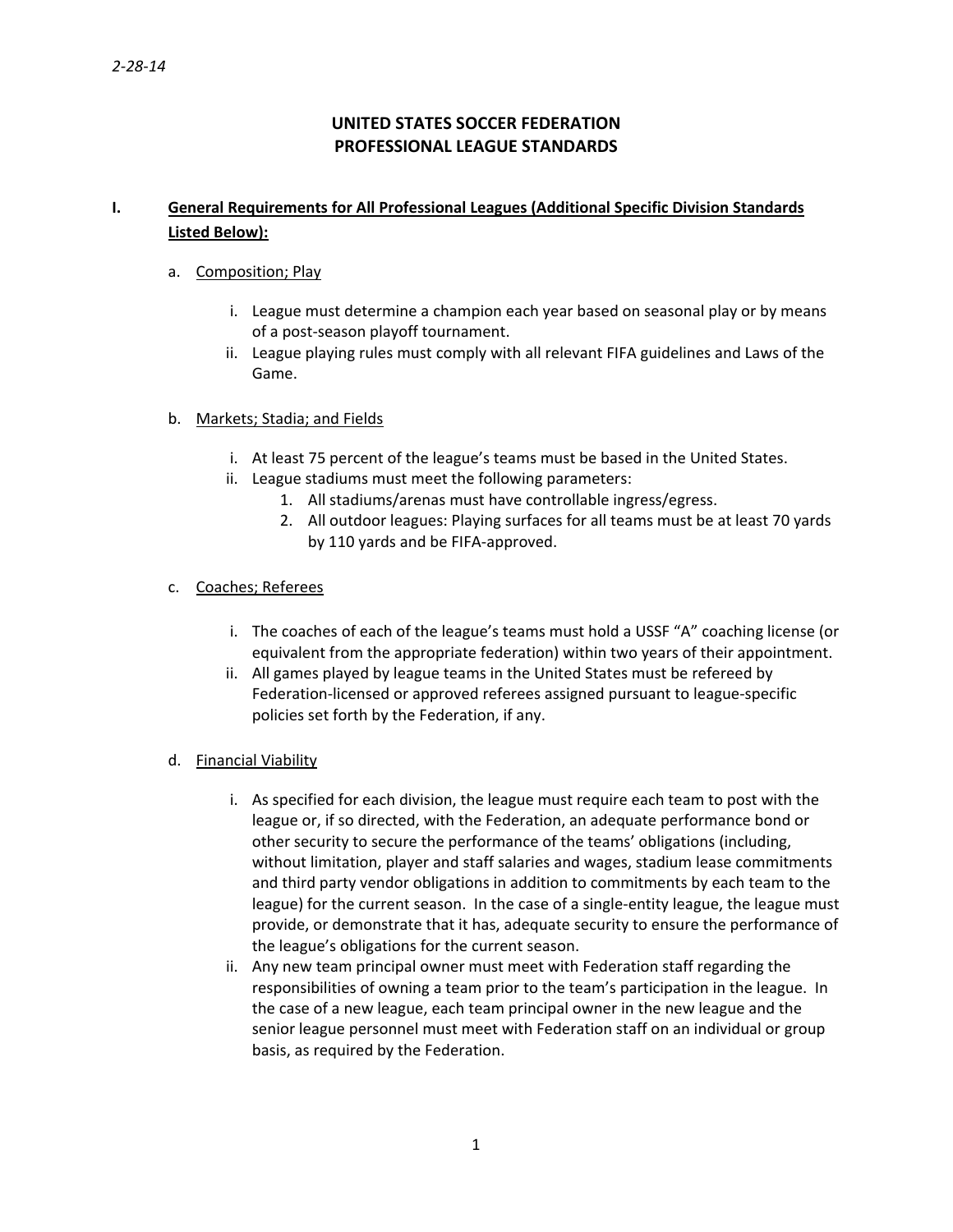- iii. The league will furnish to the Federation prompt written notice of the following (and, in any event, within five business days of the league obtaining knowledge thereof):
	- 1. any violation of these Standards, specifying the nature and extent thereof and the corrective action (if any) taken or proposed to be taken with respect thereto;
	- 2. the filing or commencement of, or any written threat or notice of intention of any person to file or commence, any action, suit, litigation or proceeding, whether at law or in equity or by or before any governmental authority, against the league or one or more teams in the league that could foreseeably result in a Material Adverse Effect.
	- 3. any development that has resulted in, or could foreseeably result in, a Material Adverse Effect.
	- 4. "Material Adverse Effect" shall mean (a) a material adverse change in or effect on the business, condition (financial or otherwise), results of operations, assets or liabilities of the league and/or its teams, individually or taken as a whole; (b) the ability of the league or its teams to perform any of its obligations under these Standards; or (c) the ability of the league or its teams to meet any of their financial obligations.

## e. League Office

- i. League must have a central office that is open during regular business hours year round.
- ii. League must have a full‐time employee who handles the responsibilities of a chief executive officer or commissioner.
- iii. League must have an active publicity/public relations program.
- iv. League must have an active marketing and sponsorship program.
- v. League must have a director of officials or, with the Federation's approval, may delegate such function to the Federation.
- vi. League must have a professional registrar.
- vii. League must have a disciplinary body or an executive group to review misconduct.
- viii. League must have an executive committee.
- f. Media
	- i. League and each league team must produce an annual media guide.
	- ii. League must generate and disseminate weekly statistical reports and regular press releases.
	- iii. League or its teams must produce a line‐up card or other similar guide for each individual game.
- g. Team Organization
	- i. Each team must have individuals handling responsibilities of the following positions: general manager, director of marketing/sales, director of communications/media relations, director of promotions/community relations, director of game operations,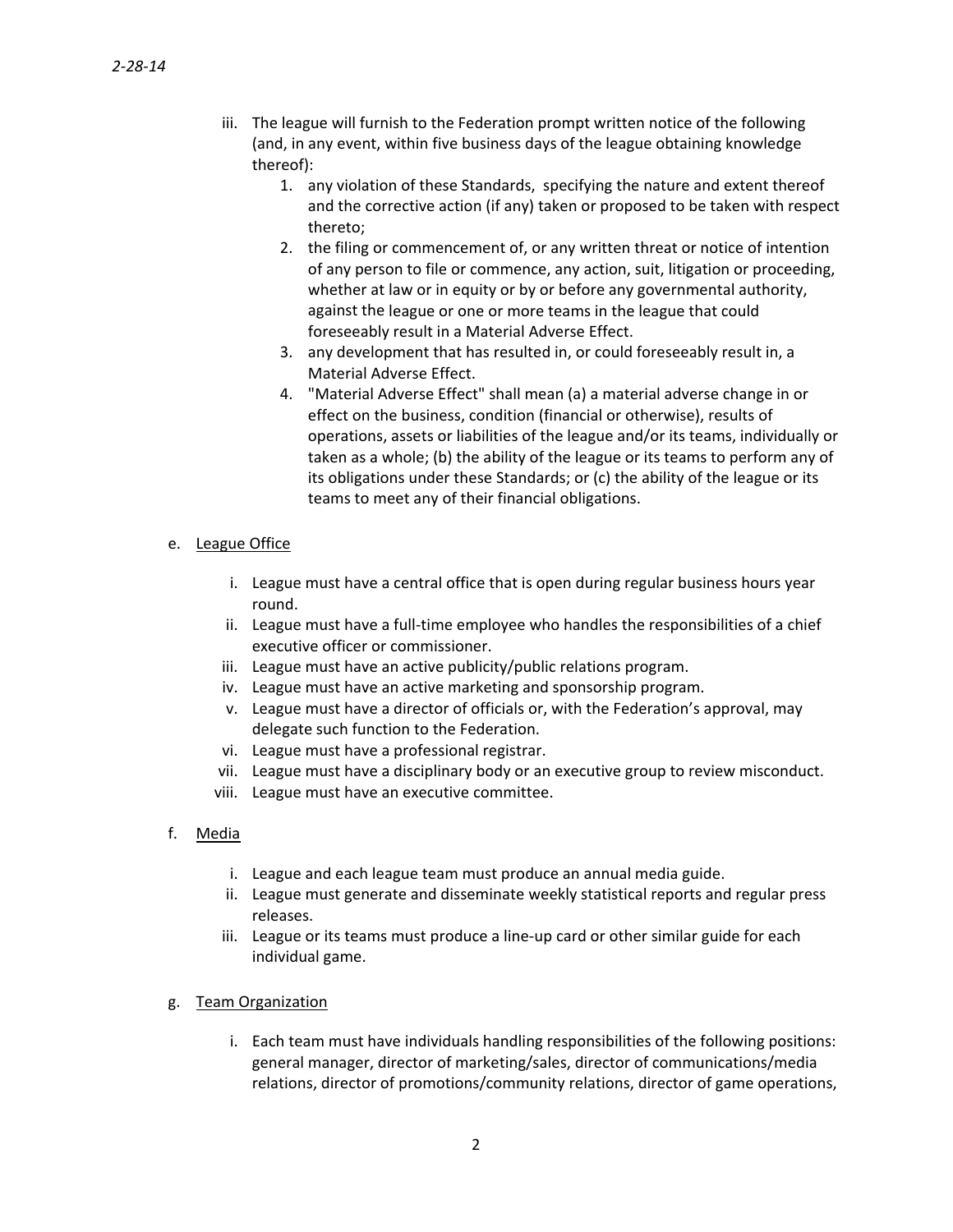head coach, assistant coach, trainer, ticketing manager, finance director, and clerical staff.

- ii. Each team must demonstrate its on‐going commitment to the promotion of soccer at all levels in its home market.
- iii. The league shall impose limitations on each team, set from time to time by the Federation, regarding the types of players that may be listed on the roster.
- iv. No owner may exercise control over more than one team in a division in such a way that the integrity of any game or competition would be jeopardized or appear to be jeopardized. Effective on December 31, 2014, no owner may exercise control over more than one team in a division. A "single-entity" league must have separate and distinct individuals or organizations in charge of each team's management and operations.

#### h. Relationship with Federation

- i. League must apply to become a member of the Federation and, once it has done so, thereafter remain in good standing with the Federation. As part of the application process, the league must pay reasonable costs the Federation may incur for any review of the financial viability of the league and its teams.
- ii. Each team in the league must be in good standing with the Federation (if the team is based in the United States) or with the applicable national federation (if the team is based outside of the United States), with CONCACAF and with FIFA.
- iii. League must pay all applicable Federation fees and dues on a timely basis.
- iv. League must submit to the Federation an annual report setting forth, in reasonable detail, the status of its compliance with these Standards, including team and league financial information, steps being taken to increase league awareness, long and short term goals for the league, previous year attendance numbers and gate reports, and a description of how each team in the league is demonstrating its commitment to the promotion of soccer in its home market and the development of players at the youth level.
- v. League and/or its teams must release its U.S. players requested to play on the U.S. national teams and shall actively support the U.S. national team programs.
- vi. League and/or its teams must register all players with the Federation on a timely basis.
- vii. Federation shall have the right to review any financial information, books and records of the league and any of its teams, including any audits conducted by either the league or any of its teams. Federation shall have the right to require an independent audit at its own expense of the league or any of its teams. In the event such an independent audit establishes material irregularities, the cost of the audit shall be paid by the league or team, as applicable.
- viii. League must have a code of conduct that is signed by all teams and players (or in the case of players a Collective Bargaining Agreement that includes a code of conduct that binds all players in the league).
- ix. Teams shall timely provide accurate attendance figures and gross gate reports as requested by the Federation.
- x. A team and the league shall notify the Federation if the team has payables *overdue* by thirty (30) days or more for any of the team's players, its stadium authority, the league or any of the team's key vendors.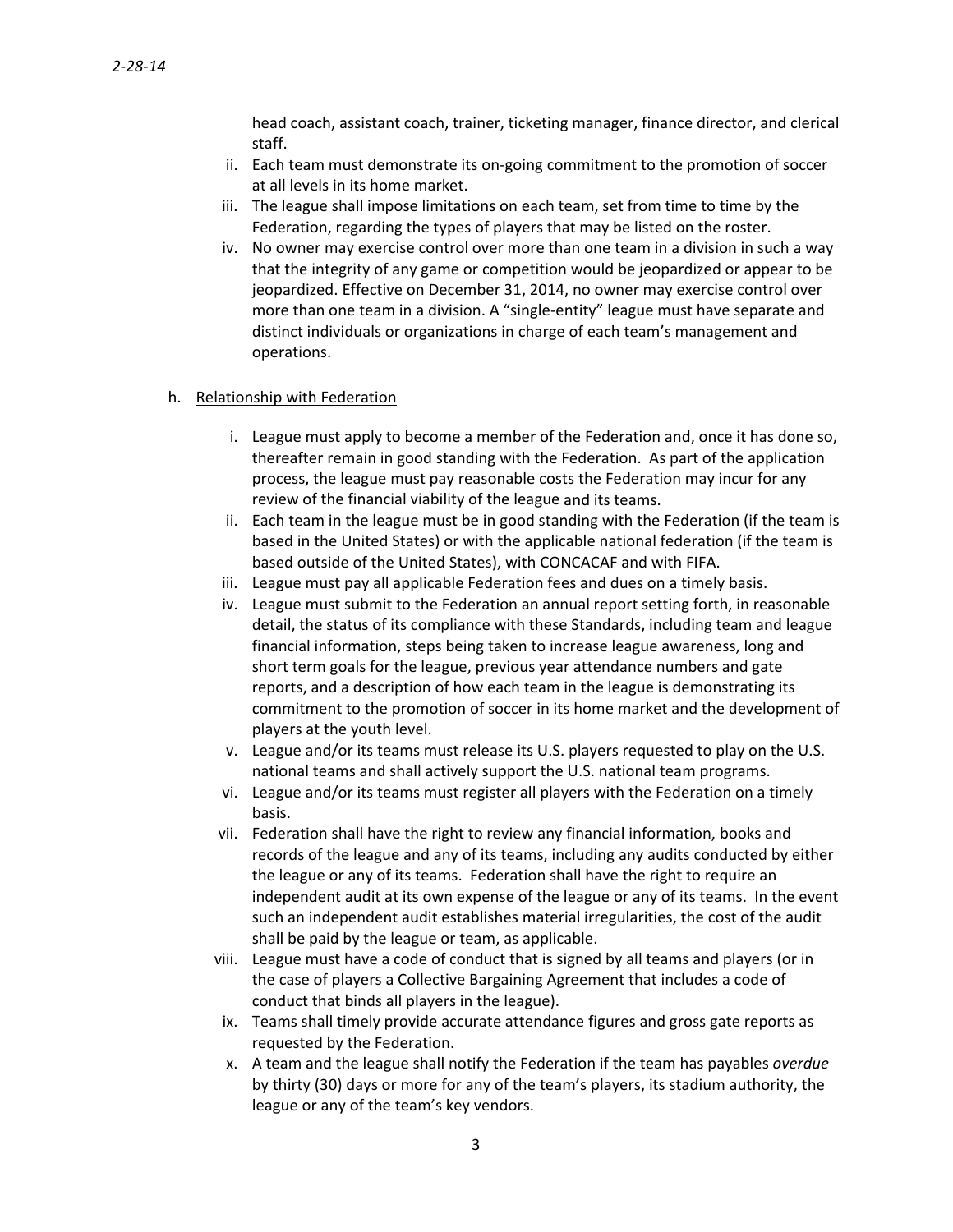## i. Waiver Procedures

- i. League may request a temporary waiver from compliance with a Standard. Any such request must be made in writing to the Federation and explain in detail (a) the Standard for which a waiver is sought; (b) the reasons why a waiver is necessary; and (c) steps being taken to ameliorate the need for the waiver in the future. Waivers are only good for one year.
- ii. Waiver requests will only be granted for good cause shown by the U.S. Soccer Board of Directors.

## j. Amendments

i. Any existing league shall have three (3) years from the date it receives any amendment to these Standards to come into compliance with any amendments to these Standards unless the U.S. Soccer Board of Directors specifically informs the league that a shorter compliance period is required to protect the viability of the existing league.

## **II. Division I Men's Outdoor League:**

- a. Composition; Play
	- i. League must have a minimum of 12 teams to apply. By year three, the league must have a minimum of 14 teams.
	- ii. U.S.‐based teams must participate in all representative U.S. Soccer and CONCACAF competitions for which they are eligible.

#### b. Markets; Stadia; and Fields

- i. U.S.‐based teams must be located in at least the Eastern, Central and Pacific time zones in the continental United States. (These three time zones are required because the majority of the large population centers are located in these time zones.)
- ii. At least 75 percent of the league's teams must play in metropolitan markets of at least 1,000,000 persons.
- iii. League stadiums must meet the following parameters:
	- 1. All stadiums/arenas must be enclosed.
	- 2. All league stadiums must have a minimum seating capacity of 15,000.
- iv. Not later than 180 days prior to the start of each season, each team shall have a lease for at least one full season with its home stadium.
- c. Financial Viability
	- i. League must demonstrate adequate financial viability to ensure continued operation on a season‐by‐season basis either in the form of a performance bond or similar instrument for each team in the amount of one million US dollars (US \$1,000,000), or readily‐available league funds representing such amount. The maximum amount of such funds for any league shall be twenty million US dollars (US \$20,000,000) and will be used to cover the costs of the teams' operations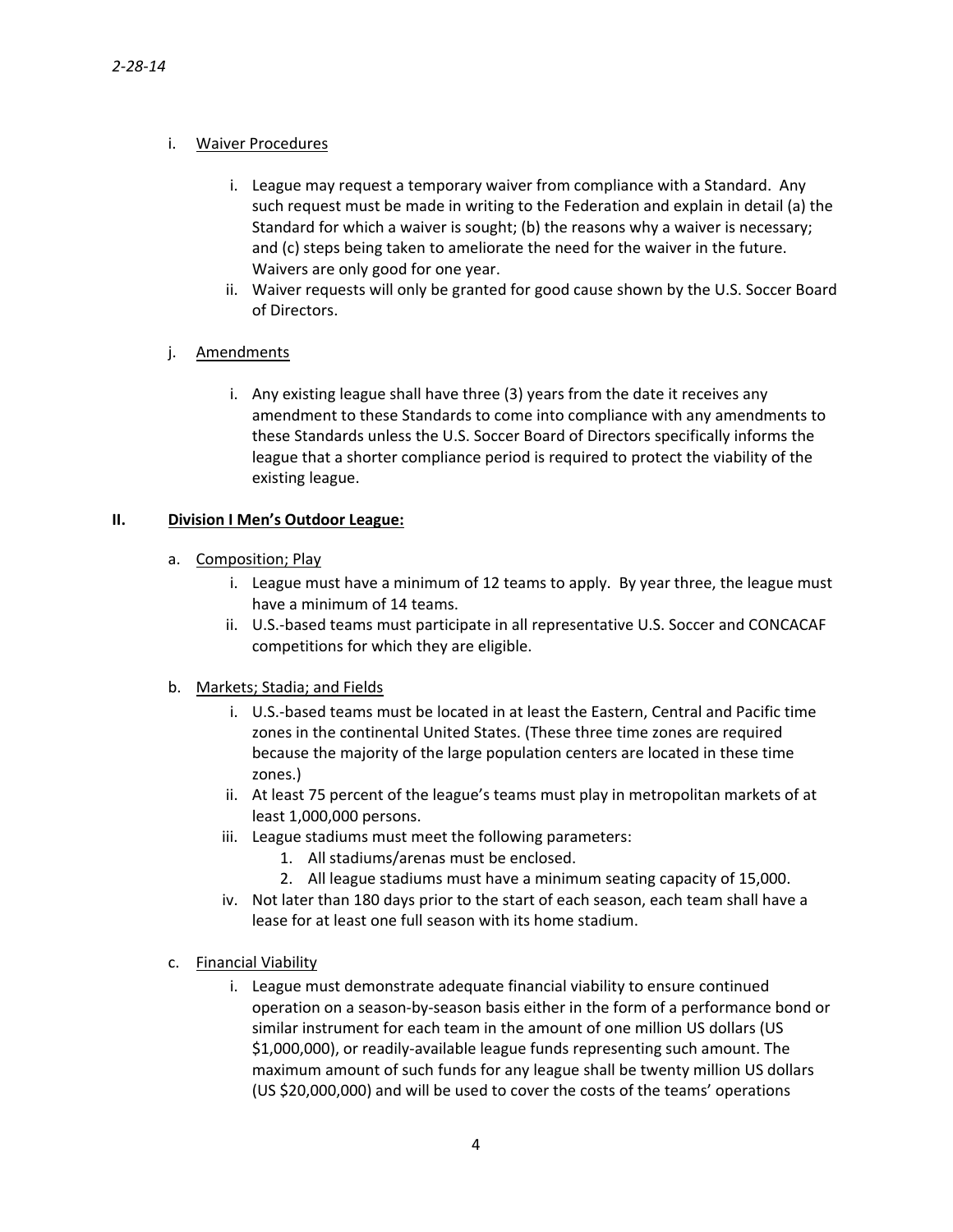(including, without limitation, player and staff salaries and wages, stadium lease commitments and third party vendor obligations in addition to commitments by each team to the league) for a season, should that become necessary. Any team whose performance bond is used during the season will be required to replenish it at least 120 days prior to the next season.

ii. Each team ownership group must demonstrate the financial capacity to operate the team for five years. As part of the process of demonstrating financial capacity, each ownership group must provide detailed financial history (if applicable) and projections (including a detailed budget) for the team to the Federation in a form satisfactory to the Federation. In addition, each team must have and its governing legal documents must designate one principal owner with a controlling interest who owns at least 35% of the team and has authority to bind the team. Such principal owner must have an individual net worth of at least forty million US dollars (US \$40,000,000) exclusive of the value of his/her ownership in the league or team and his/her primary personal residence. The principal owner, together with all other owners, must have a combined individual net worth of at least seventy million US dollars (US \$70,000,000) exclusive of the value of ownership interests in the league or team and primary personal residences. Federation shall have the right to require an independent audit to establish that the team meets these net worth requirements; the cost of such audit shall be the responsibility of the team or league. The Federation will take reasonable steps to protect from disclosure and limit access to financial information provided under this section.

#### d. Media

i. League must have broadcast or cable television contract(s) that provide(s) for the telecasting of all regular season games as well as the championship game or series. For clarity, high-quality internet streaming of regular season games satisfies this requirement.

### e. Team Organization

- i. All of the required positions set forth in Section  $I(g)$  must be filled by full-time staff year round.
- ii. Each U.S.‐based team must demonstrate a commitment to a player development program. This requirement may be satisfied by supporting either an amateur or professional reserve team competing in a USSF‐sanctioned league or by the league itself.
- iii. Each U.S.‐based team must maintain teams and a program to develop players at the youth level. This requirement may be satisfied by fielding teams in a Federation academy program.

#### f. League Operations

i. In addition to the required positions set forth in Section I(e) filled by full-time staff, the league office must have full‐time staff performing the functions of a chief operations officer, a chief financial officer and a director of marketing/public relations on a year‐round basis.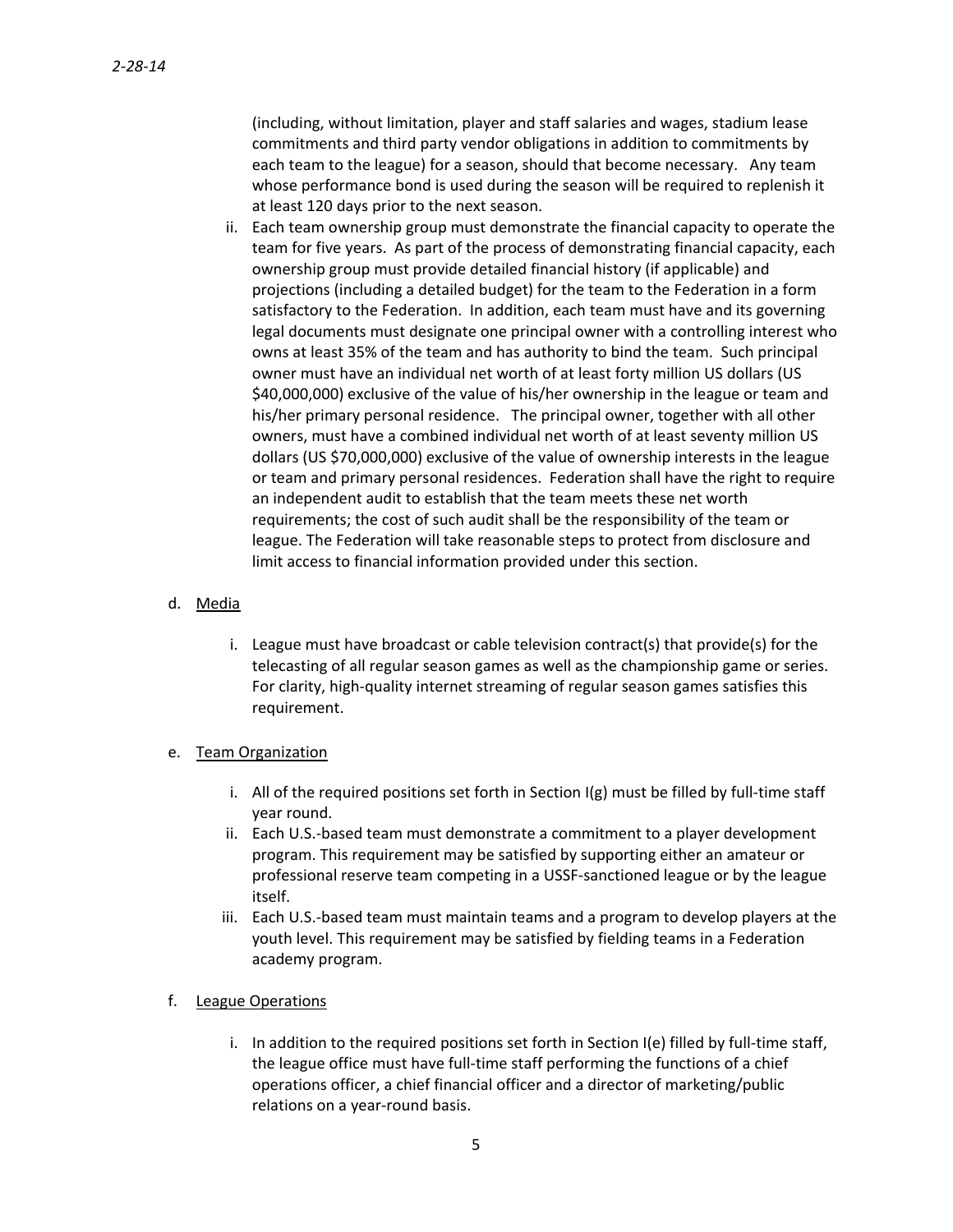## **III. Division I Women's Outdoor League:**

#### a. Composition; Play

- i. League must have a minimum of eight teams to apply. By year four, the league must have a minimum of 10 teams.
- ii. U.S.‐based teams must participate in all representative CONCACAF competitions for which they are eligible.

#### b. Markets; Stadia; and Fields

- i. In the first year, U.S.‐based teams must be located in at least two different time zones in the continental United States. By year six, U.S.‐based teams must be located in at least the Eastern, Central and Pacific time zones. (These three time zones are required because the majority of the large population centers are located in these time zones.)
- ii. At least 75 percent of the league's teams must play in metropolitan markets of at least 750,000 persons.
- iii. All league stadiums must have a minimum seating capacity of 5,000.
- iv. Not later than 120 days prior to the start of each season, each team shall have a lease for at least one full season with its home stadium.

#### c. Financial Viability

- i. League must demonstrate adequate financial viability to ensure continued operation on a season‐by‐season basis either in the form of a performance bond or similar instrument for each team in the amount of one hundred thousand US dollars (US \$100,000), or readily‐available league funds representing such amounts. The funds will be used to cover the costs of the teams' operations (including, without limitation, player and staff salaries and wages, stadium lease commitments and third party vendor obligations in addition to commitments by each team to the league) for a season, should that become necessary. Any team whose performance bond is used during the season will be required to replenish it at least 120 days prior to the next season.
- ii. Each team ownership group must demonstrate the financial capacity to operate the team for three years. As part of the process of demonstrating financial capacity, each ownership group must provide detailed financial history (if applicable) and projections (including a detailed budget) for the team to the Federation in a form satisfactory to the Federation. In addition, each team must have and its governing legal documents must designate one principal owner with a controlling interest who owns at least 35% of the team and has authority to bind the team. Such principal owner must have an individual net worth of at least fifteen million US dollars (\$15,000,000) exclusive of the value of his/her ownership in the league or team and his/her primary personal residence. The principal owner, together with all other owners, must have a combined individual net worth of at least twenty five million US dollars (US \$25,000,000) exclusive of the value of ownership interests in the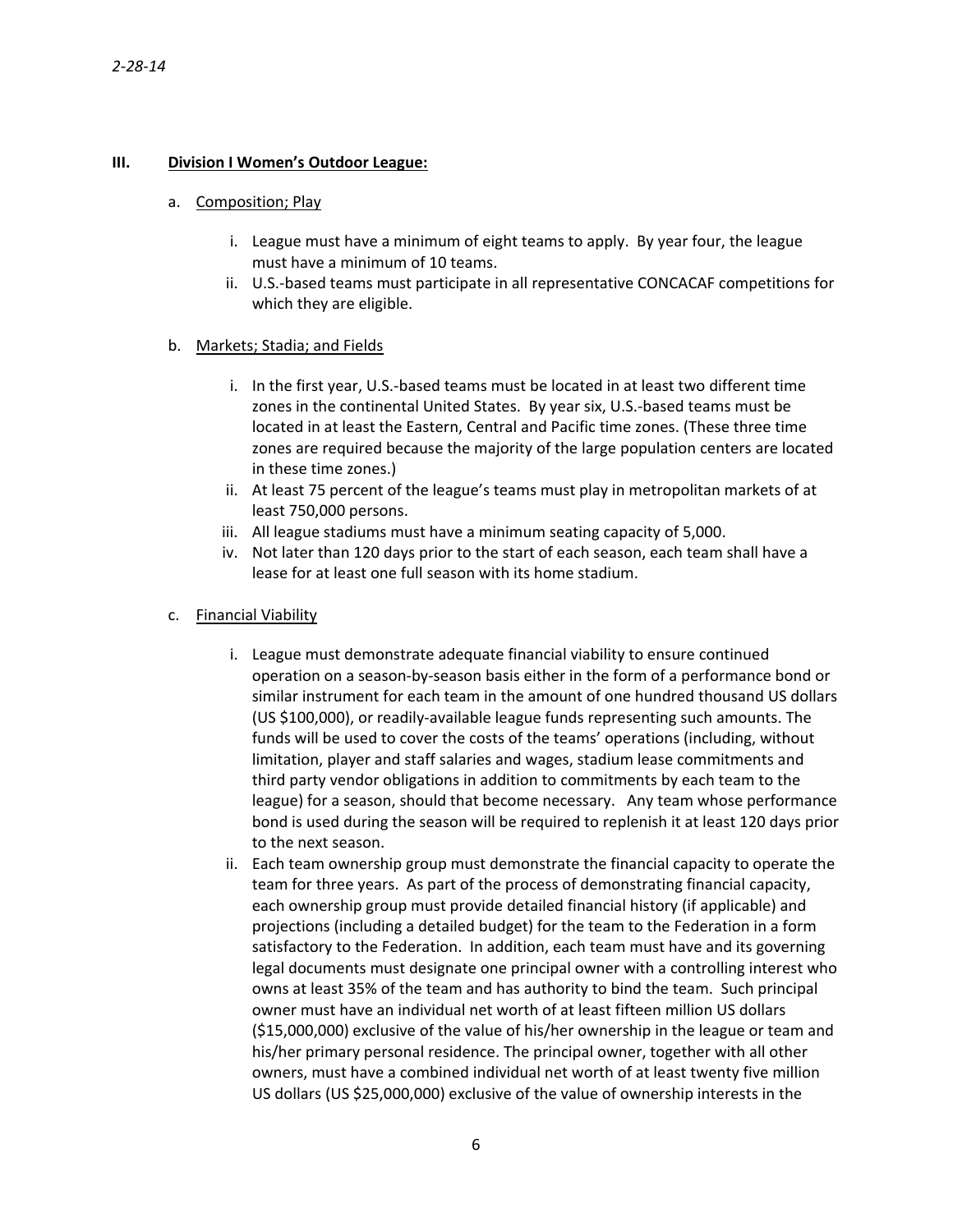league or team and primary personal residences. Federation shall have the right to require an independent audit to establish that the team meets these net worth requirements; the cost of such audit shall be the responsibility of the team or league. The Federation will take reasonable steps to protect from disclosure and limit access to financial information provided under this section.

### d. Team Organization

i. All of the required positions set forth in Section  $I(g)$  must be filled by full-time staff year‐round.

## e. League Operations

i. In addition to the required positions set forth in Section I(e) filled by full-time staff, the league office must have full‐time staff performing the functions of a chief operations officer and/or a chief financial officer and a director of marketing/public relations on a year‐round basis.

## **IV. Division II Men's Outdoor League:**

## a. Composition; Play

- i. League must have a minimum of eight teams to apply. By year three, the league must have a minimum of 10 teams. By year six, the league must have a minimum of 12 teams.
- ii. U.S.‐based teams must participate in all representative CONCACAF competitions for which they are eligible.

## b. Markets; Stadia; and Fields

- i. In the first year, U.S.‐based teams must be located in at least two different time zones in the continental United States. By year six, U.S.‐based teams must be located in at least the Eastern, Central and Pacific time zones. (These three time zones are required because the majority of the large population centers are located in these time zones.)
- ii. At least 75 percent of the league's teams must play in metropolitan markets of at least 750,000 persons.
- iii. All league stadiums must have a minimum seating capacity of 5,000.
- iv. Not later than 120 days prior to the start of each season, each team shall have a lease for at least one full season with its home stadium.

## c. Financial Viability

i. League must demonstrate adequate financial viability to ensure continued operation on a season‐by‐season basis either in the form of a performance bond or similar instrument for each team in the amount of seven hundred fifty thousand US dollars (US \$750,000), or readily‐available league funds representing such amounts. The maximum amount of such funds for any league shall be fifteen million US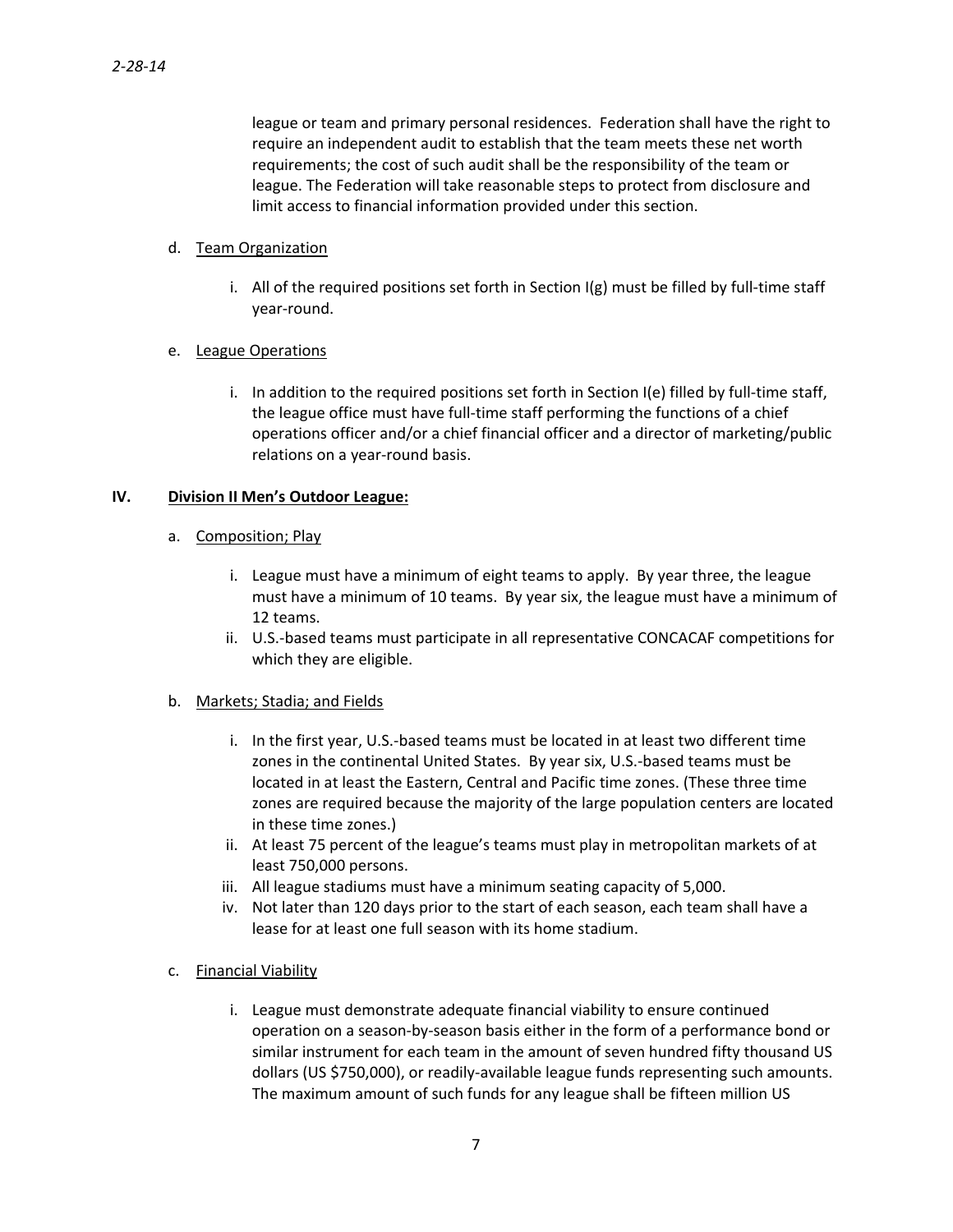dollars (US \$15,000,000) and will be used to cover the costs of the teams' operations (including, without limitation, player and staff salaries and wages, stadium lease commitments and third party vendor obligations in addition to commitments by each team to the league) for a season, should that become necessary. If the performance bonds or similar instruments are joint and several amongst the teams and the league, the amounts may be reduced to five hundred thousand US dollars (US \$500,000) per team with a maximum of ten million US dollars (US \$10,000,000) in aggregate. Any team whose performance bond is used during the season will be required to replenish it at least 120 days prior to the next season.

ii. Each team ownership group must demonstrate the financial capacity to operate the team for three years. As part of the process of demonstrating financial capacity, each ownership group must provide detailed financial history (if applicable) and projections (including a detailed budget) for the team to the Federation in a form satisfactory to the Federation. In addition, each team must have and its governing documents must designate one principal owner with a controlling interest who owns at least 35% of the team and has authority to bind the team. Such principal owner must have an individual net worth of at least twenty million US dollars (US \$20,000,000) exclusive of the value of his/her ownership in the league or team and his/her primary personal residence. Federation shall have the right to require an independent audit to establish that the principal owner's net worth meets this requirement; the cost of such audit shall be the responsibility of the team or league. The Federation will take reasonable steps to protect from disclosure and limit access to financial information provided under this section.

#### d. Team Organization

i. All of the required positions set forth in Section  $I(g)$  must be filled by full-time staff year‐round.

#### **V. Division II Women's Outdoor League:**

- a. Composition; Play
	- i. League must have a minimum of six teams to apply. By year three, the league must have a minimum of 8 teams.
	- ii. U.S.‐based teams must participate in all representative CONCACAF competitions for which they are eligible.
- b. Markets; Stadia; and Fields
	- i. A majority of the league's teams must play in metropolitan markets of at least 500,000 persons.
	- ii. All league stadiums must have a minimum seating capacity of 2,000.
	- iii. Not later than 120 days prior to the start of each season, each team shall have a lease for at least one full season with its home stadium.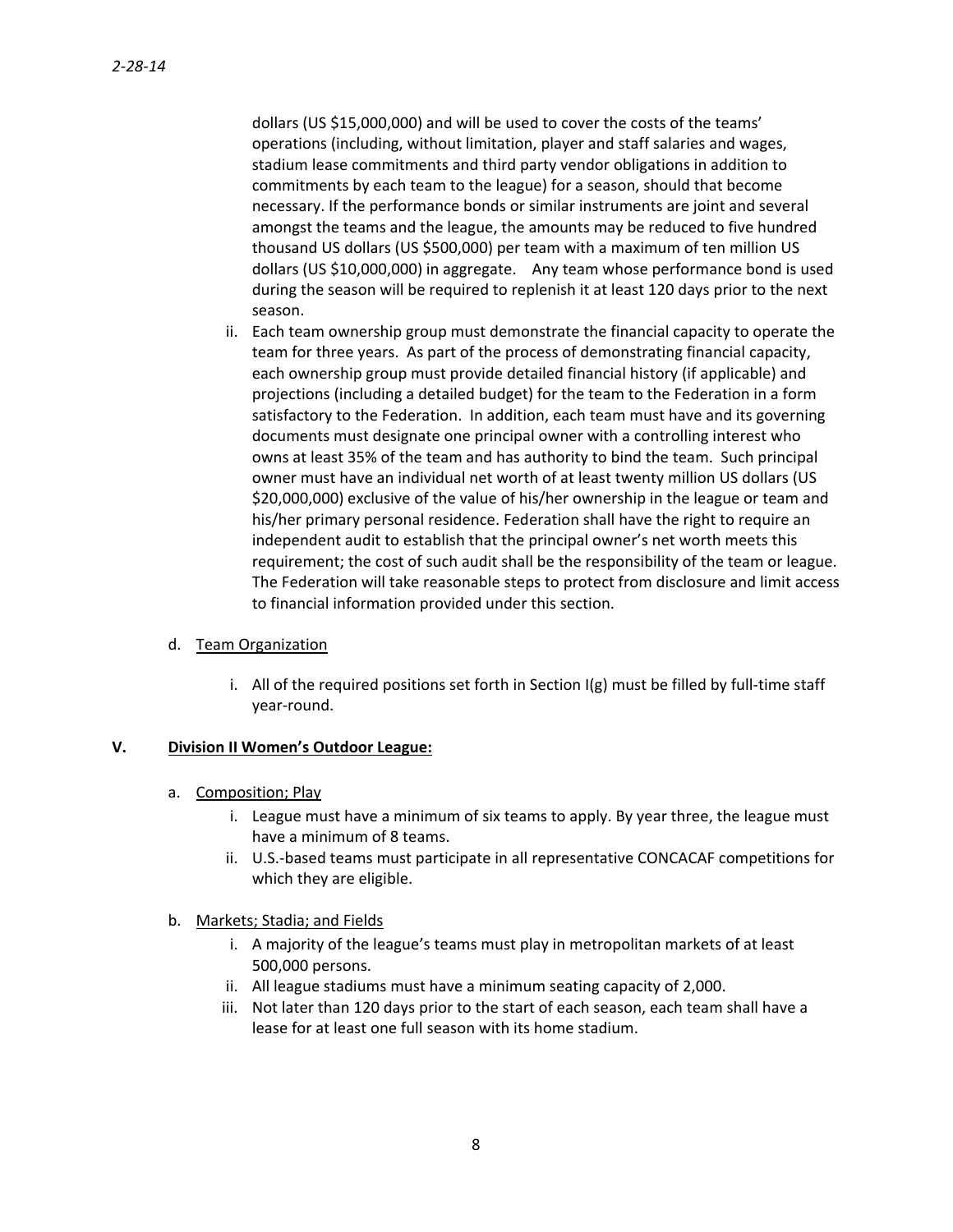- c. Financial Viability
	- i. The League must demonstrate adequate financial viability to ensure continued operation on a season‐by‐season basis either in the form of a performance bond or similar instrument for each team in the amount of fifty thousand US dollars (US \$50,000), or readily‐available league funds representing such amounts. The funds will be used to cover the costs of the teams' operations (including, without limitation, player and staff salaries and wages, stadium lease commitments and third party vendor obligations in addition to commitments by each team to the league) for a season, should that become necessary. Any team whose performance bond is used during the season will be required to replenish it at least 120 days prior to the next season.
	- ii. Each team ownership group must demonstrate the financial capacity to operate the team for three years. As part of the process of demonstrating financial capacity, each ownership group must provide detailed financial history (if applicable) and projections (including a detailed budget) for the team to the Federation in a form satisfactory to the Federation. In addition, each team must have and its governing legal documents must designate one principal owner with a controlling interest who owns at least 35% of the team and has authority to bind the team. Such principal owner must have an individual net worth of at least seven million five hundred thousand US dollars (US \$7,500,000) exclusive of the value of his/her ownership in the league or team and his/her primary personal residence. Federation shall have the right to require an independent audit to establish that the principal owner's net worth meets this requirement; the cost of such audit shall be the responsibility of the team or league. The Federation will take reasonable steps to protect from disclosure and limit access to financial information provided under this section.

#### d. Team Organization

i. All of the required positions set forth in Section  $I(g)$  must be filled by full-time staff during the season.

#### **VI. Division III Men's Outdoor League:**

- a. Composition; Play
	- i. League must have a minimum of 8 teams to apply.
	- ii. U.S.‐based teams must participate in the U.S. Open Cup.
- b. Stadia
	- i. All league stadiums must have a minimum seating capacity 1,000.
- c. Financial Viability
	- i. League must demonstrate adequate financial viability to ensure continued operation on a season‐by‐season basis either in the form of a performance bond or similar instrument for each team in the amount of two hundred and fifty thousand US dollars (US \$250,000), or readily‐available league funds representing such amounts. The funds will be used to cover the costs of the teams' operations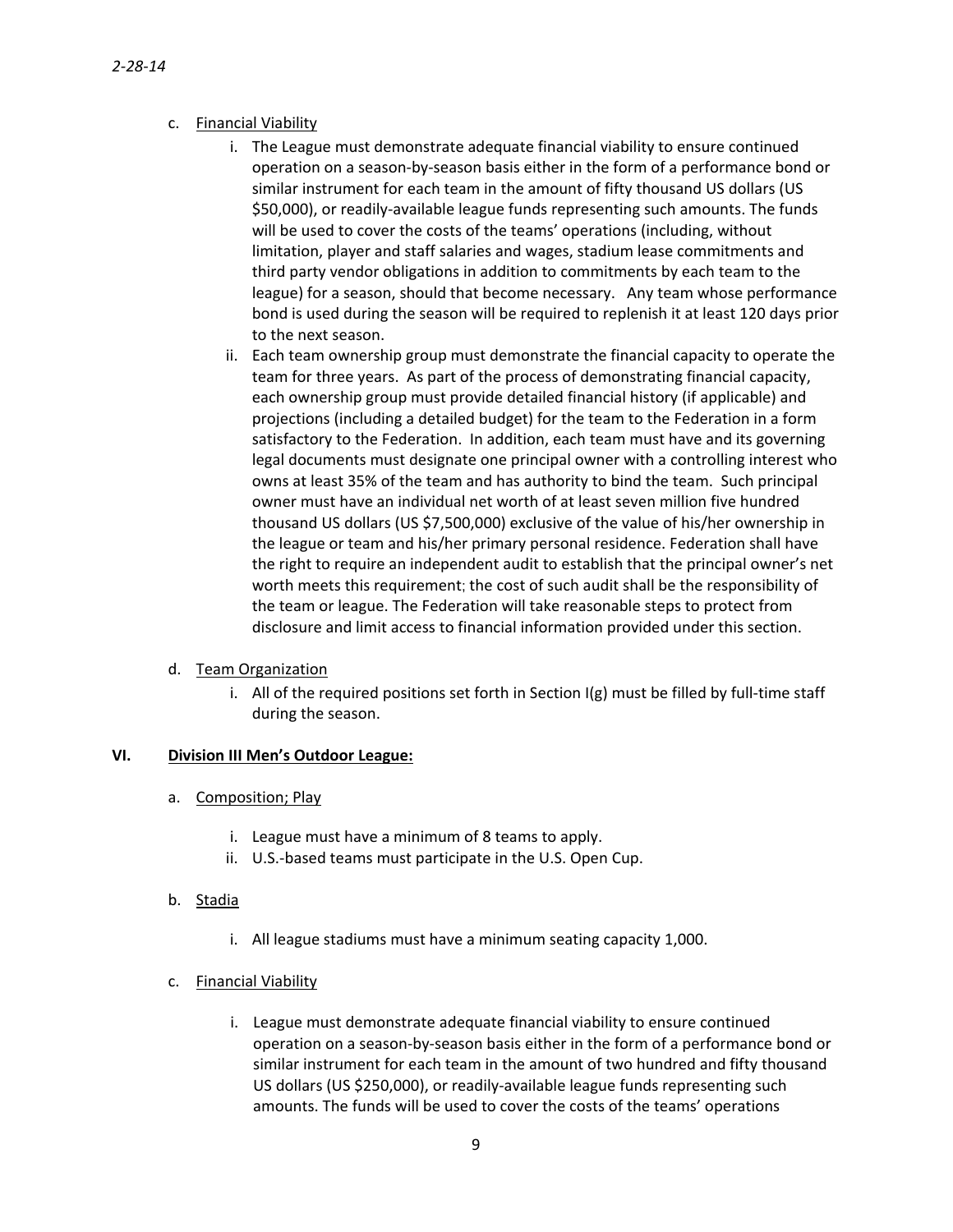(including, without limitation, player and staff salaries and wages, stadium lease commitments and third party vendor obligations in addition to commitments by each team to the league) for a season, should that become necessary. Any team whose performance bond is used during the season will be required to replenish it at least 120 days prior to the next season.

ii. Each team ownership group must demonstrate the financial capacity to operate the team for three years. As part of the process of demonstrating financial capacity, each ownership group must provide detailed financial history (if applicable) and projections (including a detailed budget) for the team to the Federation in a form satisfactory to the Federation. In addition, each team must have and its governing legal documents must designate one principal owner with a controlling interest who owns at least 35% of the team and has authority to bind the team. Such principal owner must have an individual net worth of at least ten million US dollars (US \$10,000,000) exclusive of the value of his/her ownership in the league or team and his/her primary personal residence. Federation shall have the right to require an independent audit to establish that the principal owner's net worth meets this requirement; the cost of such audit shall be the responsibility of the team or league. The Federation will take reasonable steps to protect from disclosure and limit access to financial information provided under this section.

### **VII. Division III Women's Outdoor League:**

## a. Composition; Play

- i. League must have a minimum of 6 teams to apply. By year three, the league must have a minimum of 8 teams.
- ii. Teams must participate in Women's U.S. Open Cup, if applicable.
- b. Stadia
	- i. All league stadiums must have a minimum seating capacity of 1,000.

## c. Financial Viability

- i. League must demonstrate adequate financial viability to ensure continued operation on a season‐by‐season basis either in the form of a performance bond or similar instrument for each team in the amount of twenty thousand US dollars (US \$20,000), or readily‐available league funds representing such amounts. The funds will be used to cover the costs of the teams' operations (including, without limitation, player and staff salaries and wages, stadium lease commitments and third party vendor obligations in addition to commitments by each team to the league) for a season, should that become necessary. Any team whose performance bond is used during the season will be required to replenish it at least 120 days prior to the next season.
- ii. Each team ownership group must demonstrate the financial capacity to operate the team for three years. As part of the process of demonstrating financial capacity, each ownership group must provide detailed financial history (if applicable) and projections (including a detailed budget) for the team to the Federation in a form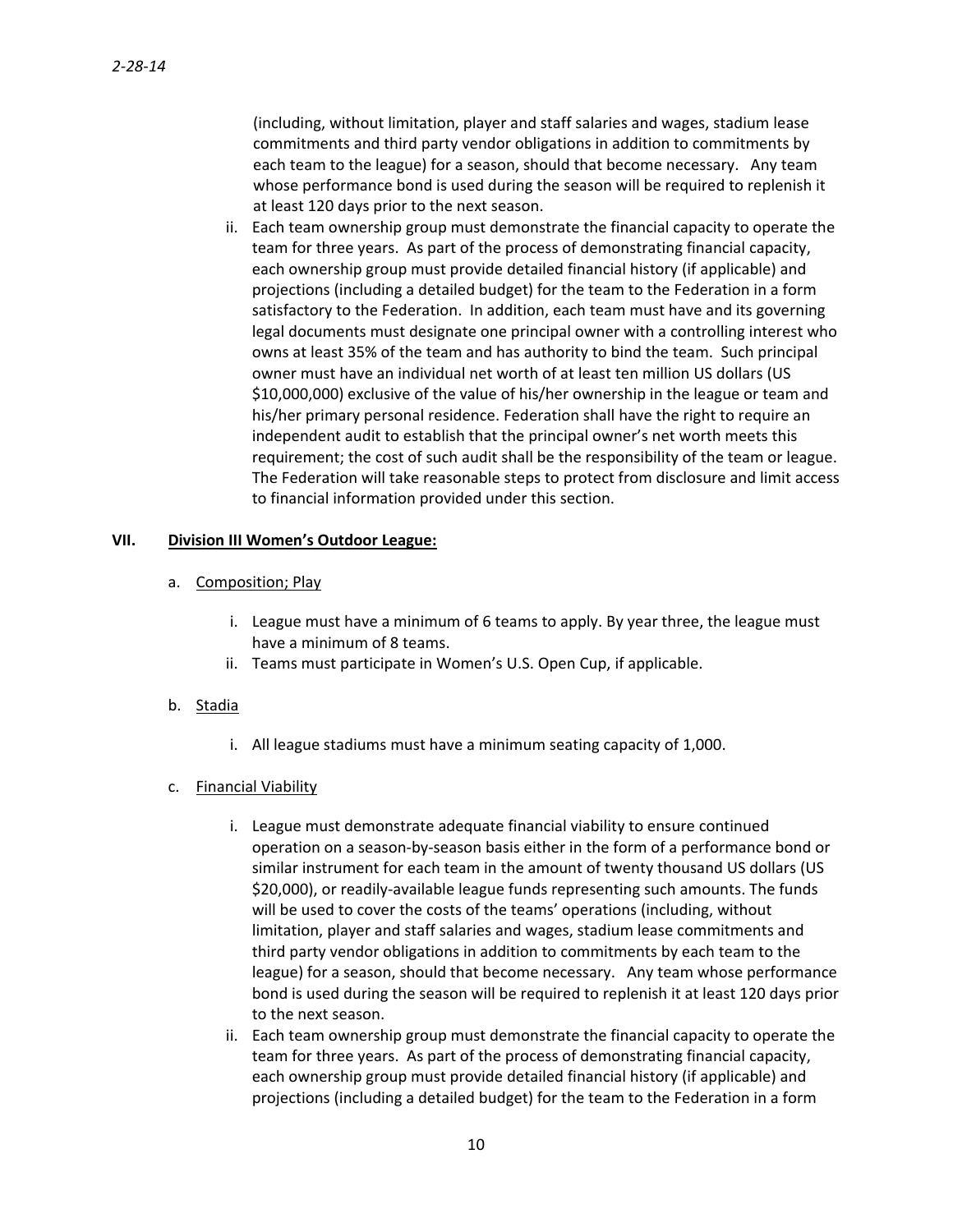satisfactory to the Federation. In addition, each team must have and its governing documents must designate one principal owner with a controlling interest who owns at least 35% of the team and has authority to bind the team. Such principal owner must have an individual net worth of at least five million US dollars (US \$5,000,000) exclusive of the value of his/her ownership in the league or team and his/her primary personal residence. Federation shall have the right to require an independent audit to establish that the principal owner's net worth meets this requirement; the cost of such audit shall be the responsibility of the team or league. The Federation will take reasonable steps to protect from disclosure and limit access to financial information provided under this section.

#### **VIII. Indoor Professional League:**

- a. Composition; Play
	- i. League must have a minimum of 6 teams to apply. By year three, the league must have a minimum of 8 teams.
- b. Stadia and Fields
	- i. League stadiums must meet the following parameters:
		- 1. All stadiums/arenas must be enclosed.
		- 2. Playing surfaces for all teams must be at least 75 feet at their widest point and 175 feet at their longest point.
	- ii. All league stadiums must have a minimum seating capacity of 1,000.
- c. Financial Viability
	- i. League must demonstrate adequate financial viability to ensure continued operation on a season‐by‐season basis either in the form of a performance bond or similar instrument for each team in the amount of twenty thousand US dollars (\$20,000), or readily‐available league funds representing such amounts. The funds will be used to cover the costs of the teams' operations (including, without limitation, player and staff salaries and wages, stadium lease commitments and third party vendor obligations in addition to commitments by each team to the league) for a season, should that become necessary. Any team whose performance bond is used during the season will be required to replenish it at least 120 days prior to the next season.
	- ii. Each team ownership group must demonstrate the financial capacity to operate the team for three years. As part of the process of demonstrating financial capacity, each ownership group must provide detailed financial history (if applicable) and projections (including a detailed budget) for the team to the Federation in a form satisfactory to the Federation. In addition, each team must have and its governing legal documents must designate one principal owner with a controlling interest who owns at least 35% of the team and has authority to bind the team. Such principal owner must have an individual net worth of at least three million US dollars (US \$3,000,000) exclusive of the value of his/her ownership in the league or team and his/her primary personal residence. Federation shall have the right to require an